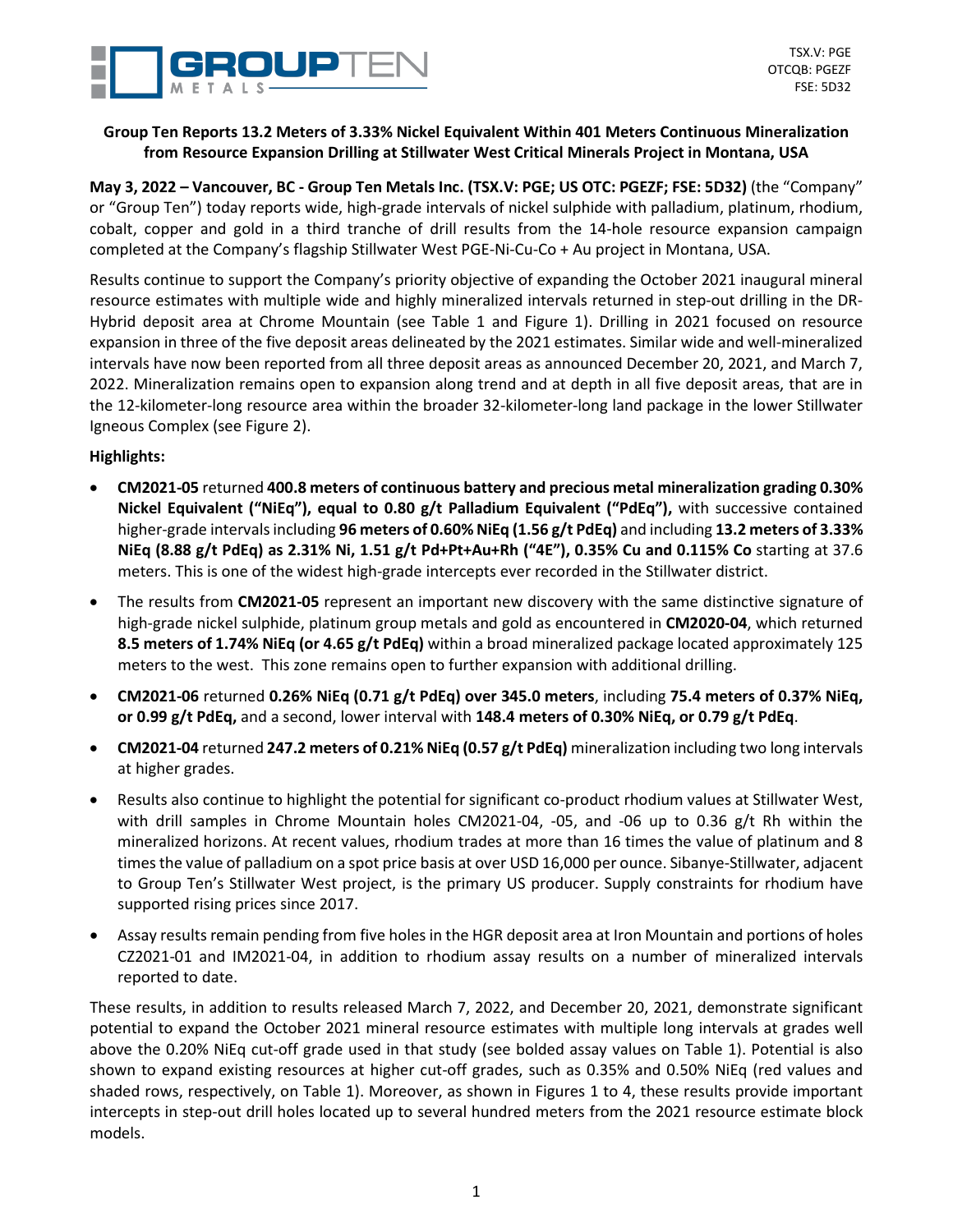

Dr. Danie Grobler, Group Ten's Vice-President of Exploration, commented "I am excited to extend my experience obtained over the past two decades at the Platreef in the northern Bushveld Complex to Group Ten's Stillwater West project. We see significant comparability with Platreef-style mineralization in the lower Stillwater Complex and in particular, early evidence of higher-grade Flatreef pegmatoidal-style mineralization targets within the project's layered magmatic stratigraphy."

Michael Rowley, President and CEO, commented, "The high-grade intercept in hole CM2021-05 is the latest in a series of exciting discoveries made by our team in the lower Stillwater complex through the development of a new predictive geologic model for this famously metal-rich district. This notable intercept demonstrates the same high tenor nickel sulphide mineralization as a similar interval in CM2020-04, 125 meters away, and is in an area that is completely outside of the current resource block model. It also represents one of the widest highgrade battery and precious metal intercepts to date in the Stillwater district. Further step-outs on this new target, situated between the existing DR and Hybrid deposit areas, are a priority for the coming season. Overall, we continue to see confirmation of a large mineralized system with an impressive endowment of eight of the commodities listed as critical by the US government. We look forward to reporting additional remaining drill results from the 2021 Iron Mountain drilling, exploration plans for 2022, and other news in the near term."

|                | <b>INTERVAL</b> |       |       | <b>PRECIOUS METALS</b> |       |       |               | <b>BASE METALS</b> |      |      | <b>TOTAL METAL</b> |                   | <b>GRADE-THICKNESS</b> |                      |              |                |
|----------------|-----------------|-------|-------|------------------------|-------|-------|---------------|--------------------|------|------|--------------------|-------------------|------------------------|----------------------|--------------|----------------|
|                |                 |       |       |                        |       |       |               |                    |      |      |                    | <b>EQUIVALENT</b> |                        | <b>Grade x Width</b> |              |                |
| <b>HOLE ID</b> | From            | To    | Width | Pt                     | Pd    | Au    | $Rh*$         | 4E*                | Ni   | Cu   | Co                 | <b>NiEa</b>       | PdEa                   | <b>NiEa</b>          | PdEa         | <b>NiEa</b>    |
|                | (m)             | (m)   | (m)   | (g/t)                  | (g/t) | (g/t) | (g/t)         | (g/t)              | (%)  | (% ) | (% )               | (% )              | (Pd g/t)               | (Ni %)               | (gram-meter) | (%-meter)      |
| CM2021-04      | 0.0             | 247.2 | 247.2 | 0.04                   | 0.07  | 0.02  | 未             | 0.13               | 0.10 | 0.05 | 0.014              | 0.17              | 0.57                   | 0.21                 | 141          | 53             |
|                | 0.0             | 67.2  | 67.2  | 0.09                   | 0.17  | 0.02  | 0.010         | 0.30               | 0.13 | 0.05 | 0.016              | 0.20              | 0.83                   | 0.31                 | 56           | 21             |
|                | 3.6             | 16.8  | 13.2  | 0.17                   | 0.51  | 0.03  | 0.025         | 0.74               | 0.15 | 0.04 | 0.015              | 0.22              | 1.35                   | 0.51                 | 18           | $\overline{7}$ |
|                |                 |       |       |                        |       |       |               |                    |      |      |                    |                   |                        |                      |              |                |
|                | 129.6           | 171.6 | 42.0  | 0.04                   | 0.04  | 0.02  | 0.002         | 0.09               | 0.12 | 0.06 | 0.016              | 0.20              | 0.61                   | 0.23                 | 26           | 10             |
|                |                 |       |       |                        |       |       |               |                    |      |      |                    |                   |                        |                      |              |                |
|                | 198.0           | 208.8 | 10.8  | 0.02                   | 0.04  | 0.03  | 0.002         | 0.10               | 0.25 | 0.22 | 0.026              | 0.43              | 1.24                   | 0.46                 | 13           | 5              |
| CM2021-05      | 36.4            | 437.2 | 400.8 | 0.06                   | 0.12  | 0.04  | $\ast$        | 0.22               | 0.17 | 0.03 | 0.015              | 0.22              | 0.80                   | 0.30                 | 321          | 120            |
|                | 36.4            | 132.4 | 96.0  | 0.06                   | 0.12  | 0.12  | 0.002         | 0.30               | 0.40 | 0.05 | 0.024              | 0.50              | 1.56                   | 0.60                 | 150          | 57             |
|                | 37.6            | 50.8  | 13.2  | 0.25                   | 0.43  | 0.82  | 0.015         | 1.51               | 2.31 | 0.35 | 0.115              | 2.81              | 8.88                   | 3.33                 | 117          | 44             |
|                | 37.6            | 43.6  | 6.0   | 0.50                   | 0.77  | 1.34  | 0.025         | 2.63               | 3.47 | 0.24 | 0.195              | 4.15              | 13.43                  | 5.04                 | 81           | 30             |
|                | 176.8           | 210.4 | 33.6  | 0.12                   | 0.42  | 0.03  | 未             | 0.57               | 0.14 | 0.04 | 0.014              | 0.20              | 1.03                   | 0.39                 | 35           | 13             |
|                | 190.0           | 208.0 | 18.0  | 0.18                   | 0.58  | 0.04  | *             | 0.80               | 0.16 | 0.05 | 0.015              | 0.23              | 1.32                   | 0.49                 | 24           | 9              |
|                | 191.2           | 196.0 | 4.8   | 0.40                   | 1.41  | 0.09  | 0.000         | 1.91               | 0.21 | 0.07 | 0.016              | 0.30              | 2.51                   | 0.94                 | 12           | 5              |
|                |                 |       |       |                        |       |       |               |                    |      |      |                    |                   |                        |                      |              |                |
|                | 308.8           | 371.2 | 62.4  | 0.10                   | 0.19  | 0.03  | 0.014         | 0.33               | 0.13 | 0.04 | 0.015              | 0.19              | 0.86                   | 0.32                 | 54           | 20             |
|                | 340.0           | 364.0 | 24.0  | 0.18                   | 0.35  | 0.05  | 0.029         | 0.61               | 0.14 | 0.05 | 0.014              | 0.21              | 1.21                   | 0.46                 | 29           | 11             |
| CM2021-06      | 31.8            | 376.8 | 345.0 | 0.09                   | 0.14  | 0.02  | 米             | 0.25               | 0.12 | 0.03 | 0.015              | 0.18              | 0.71                   | 0.26                 | 244          | 91             |
|                |                 |       |       |                        |       |       |               |                    |      |      |                    |                   |                        |                      |              |                |
|                | 113.4           | 188.8 | 75.4  | 0.13                   | 0.25  | 0.04  | 0.014         | 0.43               | 0.14 | 0.05 | 0.016              | 0.21              | 0.99                   | 0.37                 | 75           | 28             |
|                | 123.0           | 150.8 | 27.8  | 0.15                   | 0.41  | 0.04  | 0.025         | 0.63               | 0.16 | 0.05 | 0.015              | 0.22              | 1.27                   | 0.48                 | 35           | 13             |
|                | 125.1           | 129.4 | 4.3   | 0.28                   | 0.99  | 0.07  | 0.096         | 1.44               | 0.23 | 0.07 | 0.020              | 0.32              | 2.60                   | 0.98                 | 11           | $\overline{4}$ |
|                | 228.4           | 376.8 | 148.4 | 0.12                   | 0.16  | 0.02  | $\frac{1}{2}$ | 0.31               | 0.14 | 0.03 | 0.017              | 0.20              | 0.79                   | 0.30                 | 118          | 44             |
|                | 254.0           | 264.8 | 10.8  | 0.05                   | 0.12  | 0.03  | 0.004         | 0.21               | 0.27 | 0.06 | 0.030              | 0.38              | 1.22                   | 0.46                 | 13           | 5              |
|                | 305.8           | 376.8 | 71.0  | 0.21                   | 0.26  | 0.03  | $\frac{1}{2}$ | 0.49               | 0.14 | 0.02 | 0.017              | 0.20              | 0.93                   | 0.35                 | 66           | 25             |
|                | 315.4           | 327.2 | 11.8  | 0.42                   | 0.63  | 0.02  | $\ast$        | 1.07               | 0.10 | 0.01 | 0.017              | 0.16              | 1.30                   | 0.49                 | 15           | 6              |
|                |                 |       |       |                        |       |       |               |                    |      |      |                    |                   |                        |                      |              |                |

|  |  |  |  | Table 1 – Highlight Results from the 2021 Expansion Drill Campaign at the DR and Hybrid Deposit Areas |  |  |  |
|--|--|--|--|-------------------------------------------------------------------------------------------------------|--|--|--|
|--|--|--|--|-------------------------------------------------------------------------------------------------------|--|--|--|

*Highlighted significant mineralized intercepts are presented above. Grade-thickness values cover significant mineralized intervals with total palladium and nickel equivalent grade-thickness determined by multiplying the thickness of continuous mineralization (in meters) by the palladium equivalent grade (in grams/tonne) to provide gram-meter values (g-m) or by multiplying the nickel equivalent grade (in percent) to provide percent-meter values as shown. Total nickel and palladium equivalent calculations reflect total gross metal content using long term metal prices (all USD): \$7.00/lb nickel (Ni), \$3.50/lb copper (Cu), \$20.00/lb cobalt (Co), \$1,000/oz platinum (Pt), \$1,800/oz palladium (Pd), and \$1,600/oz gold (Au). Equivalent values have not been adjusted to reflect metallurgical recoveries. Total metal equivalent values include both base and precious metals. Intervals are reported as drilled widths and are believed to be representative of the actual width of mineralization.*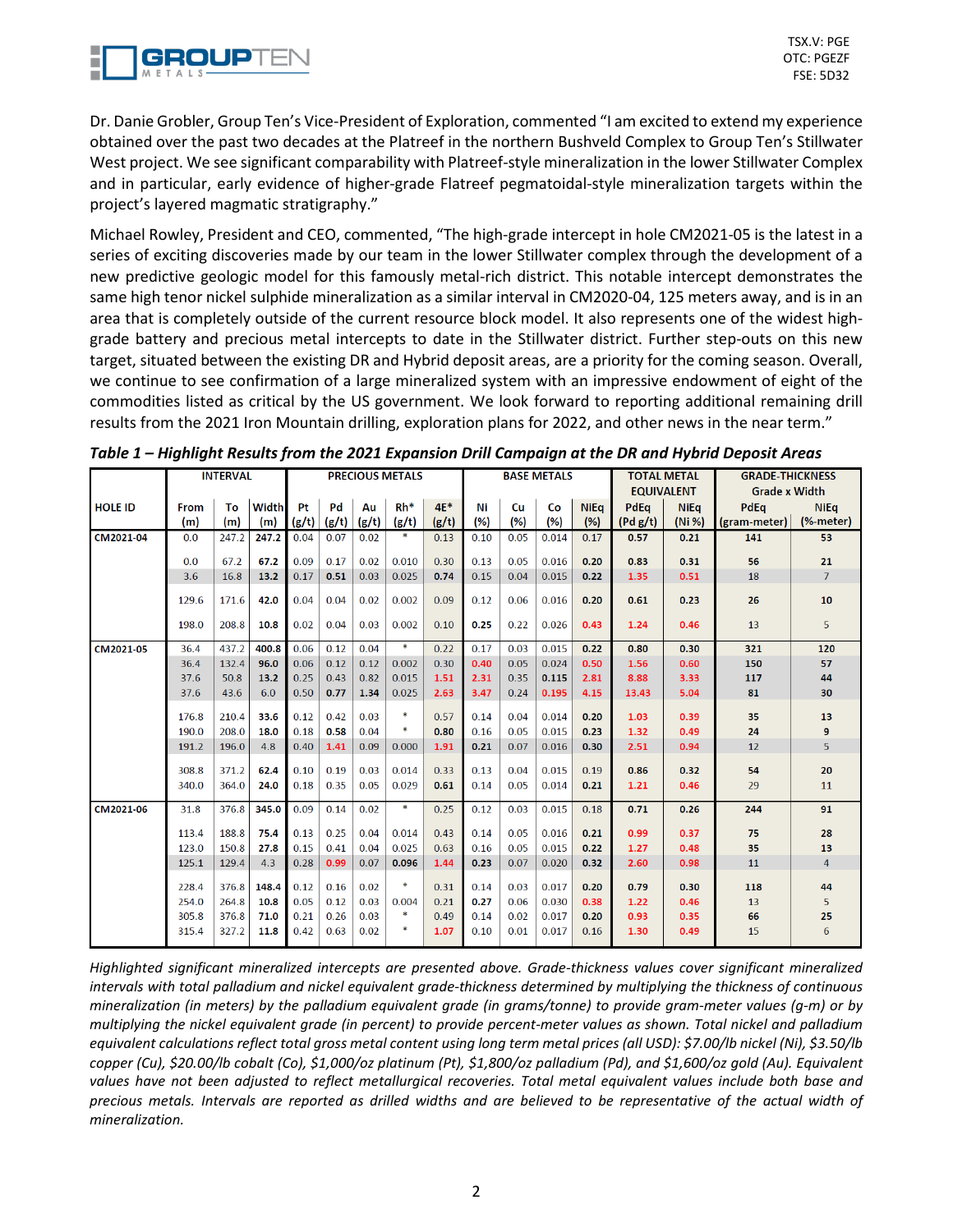

TSX.V: PGE OTC: PGEZF FSE: 5D32

## **Upcoming News and Events**

## Live Webinar with Q&A

Group Ten will be hosting a live webinar with Michael Rowley, President and CEO, and Danie Grobler, Vice-President Exploration, on Wednesday, May  $4<sup>th</sup>$  at 10am PT (1PM ET). To register click [here](https://us02web.zoom.us/webinar/register/WN_JXD0T_zbTRy-zszjnulEmA) or the thumbnail.

## Geological Survey of Nevada Symposium

Dr. Craig Bow, Senior Geological Advisor to Group Ten, will present recent findings in a technical session at the Geological Society of Nevada's Eighth Symposium on May 4<sup>th</sup> in Reno, Nevada.



# OTC Markets Metals and Mining Conference Virtual Conference

Michael Rowley will present on Thursday, May 5 at 10:30am PT (1:30PM ET). To register, click [here.](https://www.virtualinvestorconferences.com/events/event-details/metals-mining-virtual-investor-conference-6)

### **About Stillwater West**

Group Ten is rapidly advancing the Stillwater West PGE-Ni-Cu-Co + Au project towards becoming a world-class source of low-carbon, sulphide-hosted nickel, copper, and cobalt, critical to the electrification movement, as well as key catalytic metals including platinum, palladium and rhodium used in catalytic converters, fuel cells, and the production of green hydrogen. Stillwater West positions Group Ten as the second-largest landholder in the Stillwater Complex, with a 100%-owned position adjoining and adjacent to Sibanye-Stillwater's PGE mines in south-central Montana, USA1. The Stillwater Complex is recognized as one of the top regions in the world for PGE-Ni-Cu-Co mineralization, alongside the Bushveld Complex and Great Dyke in southern Africa, which are similar layered intrusions. The J-M Reef, and other PGE-enriched sulphide horizons in the Stillwater Complex, share many similarities with the highly prolific Merensky and UG2 Reefs in the Bushveld Complex. Group Ten's work in the lower Stillwater Complex has demonstrated the presence of large-scale disseminated and high-sulphide battery metals and PGE mineralization, similar to the Platreef in the Bushveld Complex<sup>2</sup>. Drill campaigns by the Company, complemented by a substantial historic drill database, have delineated five deposits of Platreef-style mineralization across a core 12-kilometer span of the project, all of which are open for expansion into adjacent targets. Multiple earlier-stage Platreef-style and reeftype targets are also being advanced across the remainder of the 32-kilometer length of the project based on strong correlations seen in soil and rock geochemistry, geophysical surveys, geologic mapping, and drilling.

### **About Group Ten Metals Inc.**

Group Ten Metals Inc. is a TSX-V-listed Canadian mineral exploration company focused on the development of highquality platinum, palladium, nickel, copper, cobalt, and gold exploration assets in top North American mining jurisdictions. The Company's core asset is the Stillwater West PGE-Ni-Cu-Co + Au project adjacent to Sibanye-Stillwater's high-grade PGE mines in Montana, USA. Group Ten also holds the high-grade Black Lake-Drayton Gold project adjacent to Treasury Metals' development-stage Goliath Gold Complex in northwest Ontario, which is currently under an earn-in agreement with an option to joint venture whereby Heritage Mining may earn up to a 90% interest in the project by completing payments and work on the project. The Company also holds the Kluane PGE-Ni-Cu-Co project on trend with Nickel Creek Platinum's Wellgreen deposit in Canada's Yukon Territory.

### **About the Metallic Group of Companies**

The Metallic Group is a collaboration of leading precious and base metals exploration companies, with a portfolio of large, brownfield assets in established mining districts adjacent to some of the industry's highest-grade producers of silver and gold, platinum and palladium, and copper. Member companies include Metallic Minerals in the Yukon's high-grade Keno Hill silver district and La Plata silver-gold-copper district of Colorado, Granite Creek Copper in the Yukon's Minto copper district, and Group Ten Metals in the Stillwater PGM-nickel-copper district of Montana. The founders and team members of the Metallic Group include highly successful explorationists formerly with some of